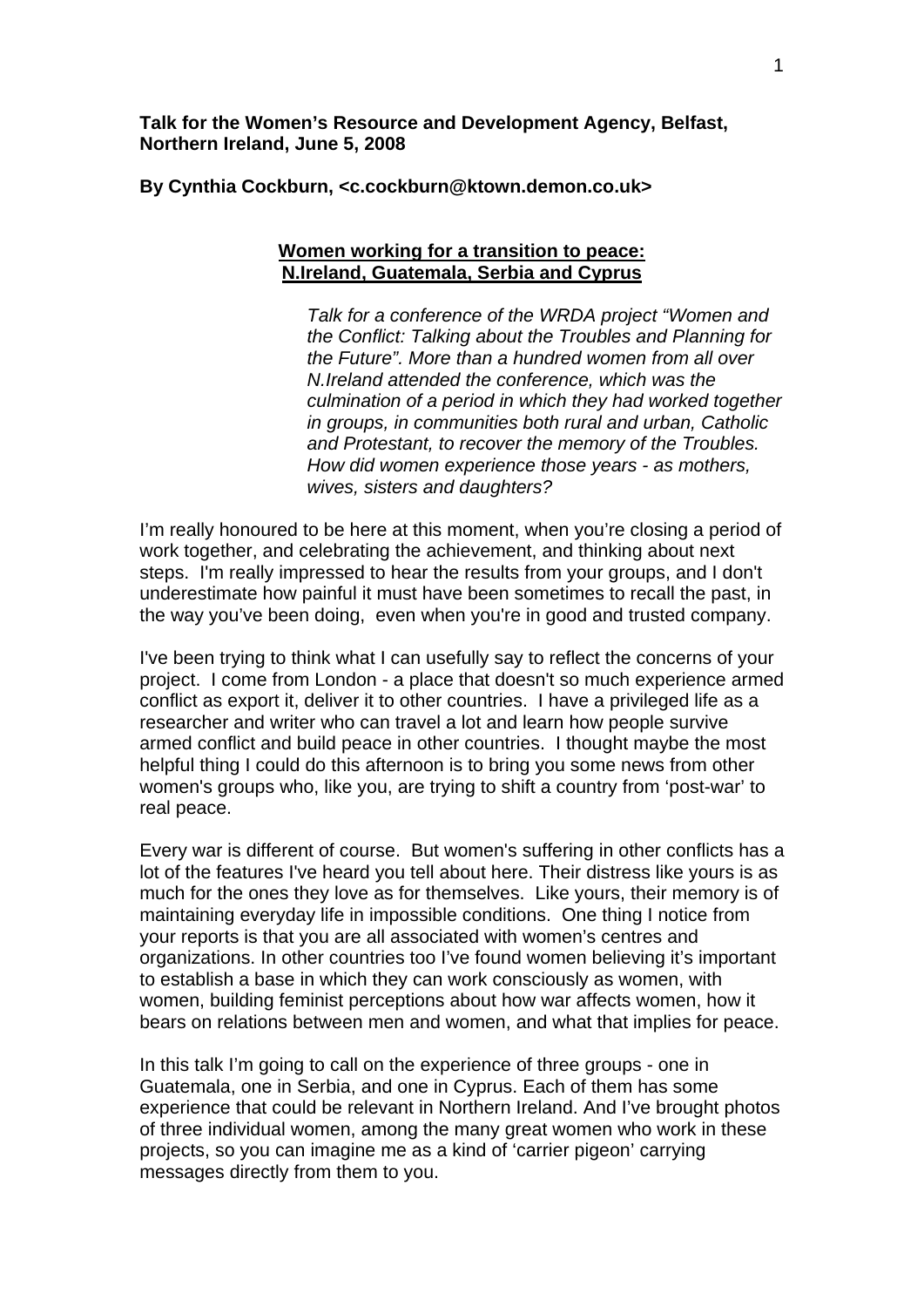But before I start - I have to say that when I travel and visit and research and write about such groups, I always tell them that it was in Belfast, in 1996, that I found the most impressive work being done to help a country move from centuries of war to a prospect of peace. More than anywhere else, it was here, in the Women's Support Network in Belfast, that brought together women of the Shankill, Falls, Windsor and other women's community centres, that I learned from women about the dedication and courage you need if your aim is to further the transition to peace. And what's more the skills you need - - among them feminist skills -- to convert suspicion and fear between women of different identities, different names, different positioning in relation to the causes of an armed conflict -- into caring and careful engagement towards understanding each other and working together.

## *1. Guatemala*

The first country I want to bring news from is Guatemala, where I know some women, like you, who are working in groups to recover historical memory. Guatemala is a small country in Central America which used to be a Spanish colony. Like N.Ireland its armed conflict ran from the 1960s until the mid-1990s. The cause of the war was exploitation and poverty. For centuries Guatemala was ruled by a few rich families. The indigenous people, Maya, who are about half of the population, had only the poorest land and were obliged to work, and die, on the big corporations' fruit plantations. Democratic attempts at change were scotched by the USA. Eventually there was a guerrilla uprising. So the long war that followed was a class war, but it was also an ethnic genocide against the Maya. And it was a gender war, a war on women. Rape was used massively by the State Army. Really rape is an understatement, in a lot of cases it was extreme sexual torture and murder. The aim was punishment, to demoralize the communities that supported the insurgency.

Guatemala's peace agreement was signed in 1996 - just two years before the Good Friday agreement here. But of course a ceasefire and the signing of an agreement don't actually make peace, as you know only too well. They stop the worst of the violence and bring a feeling of hope. It's a step on a possible *transition* to peace. Guatemala's next step was a commission, organized by the Catholic Church - a kind of 'truth and reconciliation commission'. (I know there's been talk of such a thing here.) Just how unsteady the peace was, is shown by the fact that the Bishop who presented the report to the public was assassinated the following day.

I have a very dear friend, Yolanda Aguilar. (PHOTO) As a teenage girl in Guatemala at a certain point in the war she survived some very terrible things and then after years of struggle and exile she became the woman who wrote, for that report, the chapter that described what had happened to women during the war. It revealed, through women's testimonies, extremes of sexual violence. But Yolanda and other feminists in Guatemala believe that for a handful of women to speak out isn't enough. All women need the chance to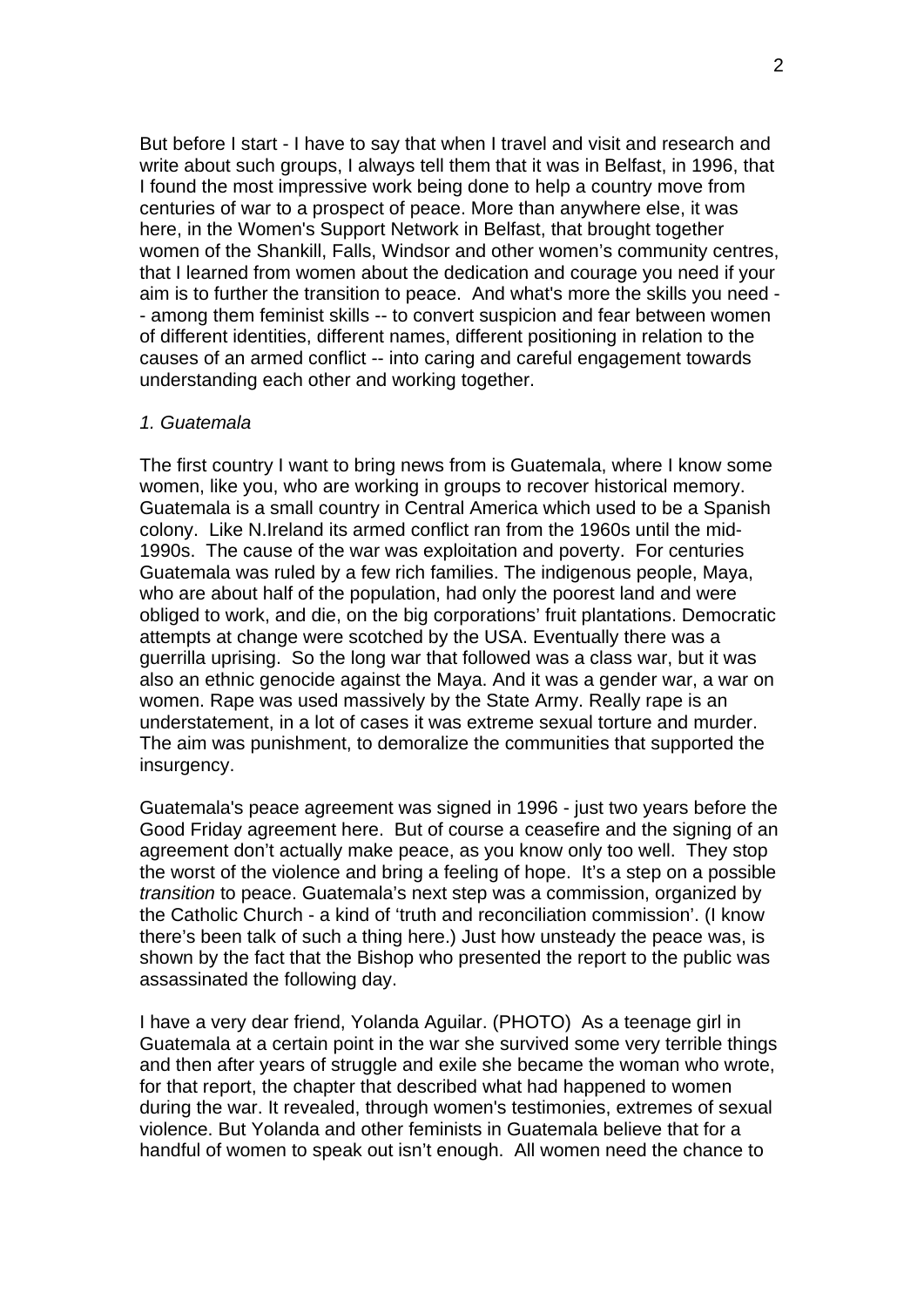talk about what happened to them, if they're to play a part in the transition to peace.

So she and Luz Mendez and other women formed an organization and started a project they called 'from victims of sexual violence to actors for change' or, for short, *Actoras de Cambio*. The project became a team of around 20 women, with psychology and counselling and research skills, who went out into three regions of the country and began to locate women who had been raped, who had never spoken about it, and who wanted to recover the memory now, and find a voice. The reason for women's silence all those years is that, as happens almost everywhere in the world, the victims of rape in Guatemala are punished not just by the rapist, but by their own menfolk and community. It's always better not to tell. Your husband may leave you, your community may despise you. In Actoras de Cambio gradually women came forward and small groups rather like yours were formed, and they began the work of recovering the memory and healing the pain.

Now, several years later, these women have a difficult decision to make. Are they going to look for what's sometimes called 'transitional justice'? The government is talking about 'reparations' for war crimes. Should the rape survivors ask to be included? What would it serve them - they might get a cheque, money, and what would that say, exactly? One rape is worth so many dollars or quetzales? It might feel like being bought. Re-victimized. I was with Yolanda last Sunday. She was in London. As we sat talking I described your project to Yolanda and asked her what I should tell you, what news from Guatemala should I bring to you, what message would she like to send? She thought about it a bit and said:

I'd like to tell them that the process they've begun is very very important - to recover historical memory, to remind yourself what happened, to tell someone else, to know that they know. Without it, we can't liberate our energies for peace and reconstruction. But she believes it takes more than just telling, that we have to go through a process of bodily and spiritual healing if we're to move forward. Why the body? I asked her. She said, 'Before we were Maya or Catholic or Protestant, we were people. The pain we experienced in the past and we describe to each other now is built into our bodies. Our bodies carry the memory, they are a record of the conflict. (And you know this, I've seen how often in your stories you connect terrible events to illness.) You can't build peace on top of pain. We have to heal ourselves in order to leave it behind. To work at healing your own body and heart and spirit (Yolanda says) isn't the big ambitious scheme it sounds, it's actually quite humble work. Each of us can do something of that kind alone. But together we can do more - through touch -- learning to express emotions of fear, anger, tenderness through the contact of our hands, finding other ways than words. Yolanda's going back to Guatemala soon, and while *Actoras de Cambio* continues its work in the regions, she's going to set up a feminist resource, a centre for bodily and spiritual healing.

What the work of these women in Guatemala is about, in the end, Yolanda says, is *cultural transformation*. The point and purpose of the process of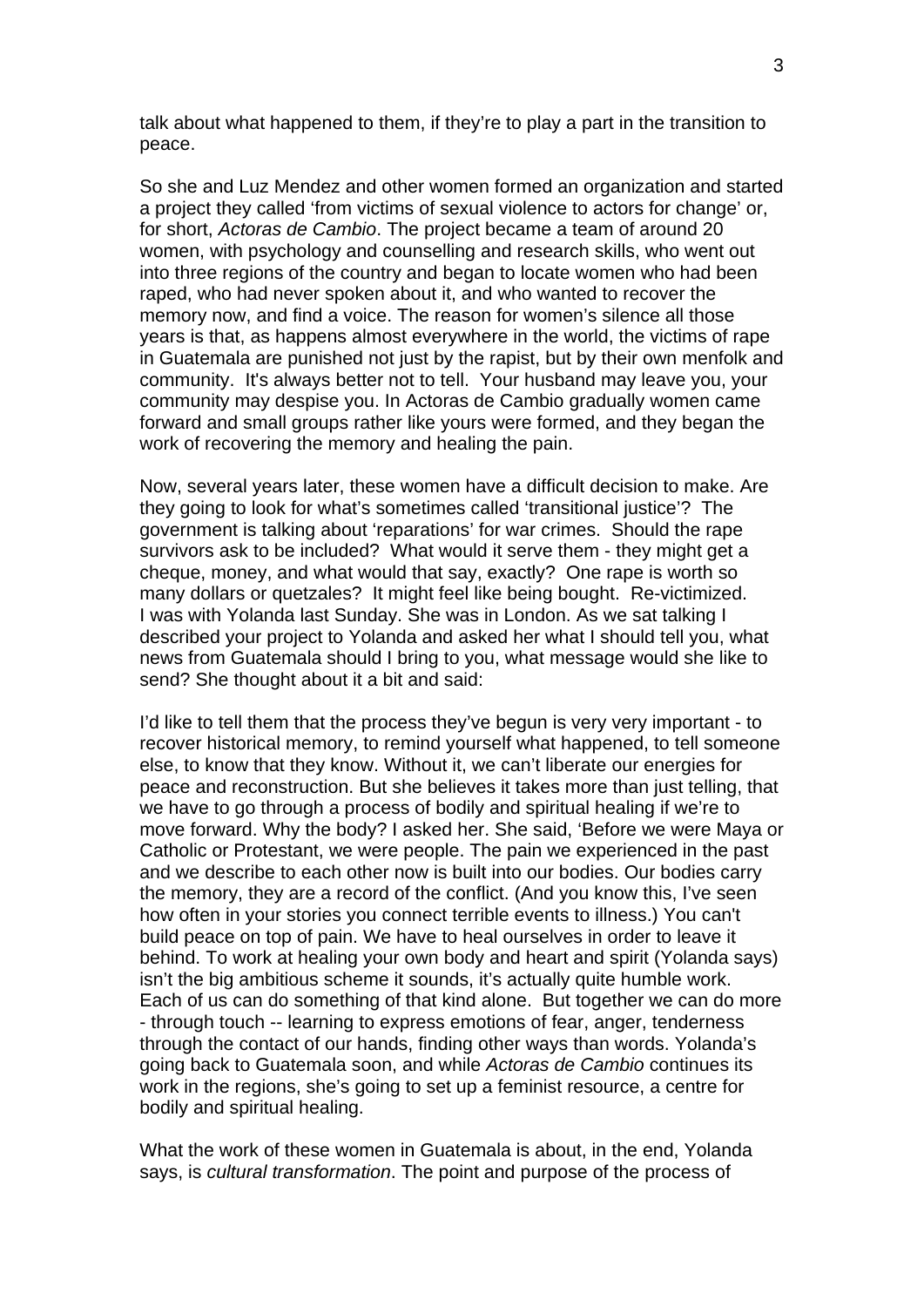recovering memory, speaking about pain, working to heal body and mind and becoming active, women gaining agency, is to transform the cultures we live in, in such a way that they won't any longer predispose to further war. Because the terrible truth that lies in so-called 'post-war moments' or 'transitional moments', is that war is never really over. If we're honest with ourselves, war is a continuum. Wars meant to end war, don't. They afford moments of demilitarization and demobilization maybe, but violence can shift from militarist violence to civil violence and back again so easily. (I've seen this in Helen's report, the things that you say are 'worse' today than in the Troubles include violence associated with criminality.) And violent criminality is insecurity. It prepares a new generation for armed conflict.

Certainly, Guatemala isn't at peace. Hate-filled, repressive forces live on inside the apparently-reformed state and its security services. Communities are controlled by gangs, their currency is drugs and women. They operate protection rackets. Sometimes it seems that every man has a gun. There's an epidemic of femicide: on average two women a week in the capital city are found raped, sexually mutilated, murdered and thrown in a ditch. Six or seven hundred a year. There's total impunity -- these crimes are never prosecuted. The judiciary is either corrupt or afraid. The women who organise Actoras de Cambio are continually threatened by menacing phone calls, male voices late at night that say 'if you don't stop work with these whores, you too will become raped women. Is that what you want?'

This is the culture that has to be transformed if peace is to come and to stay. What Guatemalan women are absolutely clear about is that gender has a lot to do with war. Men and masculinities are vehicles of terror, today as they were in the armed conflict. It's men with guns who control every community, including the rural communities where, due to the work of *Actoras de Cambio*, through working together, women are beginning to find the confidence, to speak for the first time about the rapes that happened to them.

Recently some of the women's groups have started to turn their attention to men. Amandine, one of the project workers, was asked by the women to go and have a meeting with a group of men in their community. The men at the meeting were the social leaders of that community. They were activists, actually, defending the idea of 'human rights'. They'd been calling publicly for a declaration by the Guatemalan government, they wanted the government to acknowledge that the war had been a war of genocide against the indigenous people. Hearing Amandine talk about the rape of women in their community during the war, these men were shocked. They said they'd never thought of rape as a human rights violation. The following week they called a village assembly and acknowledged that they had never faced up to what had happened to their women. Their own deafness, their reluctance to know, was the 'other side of the coin' of women's silence. Now they're including rape as part of the genocide their community is challenging the government about.

Actually, there's an even more difficult issue in Guatemala that the women are only now beginning to address. It is the question of 'sides', and I guess that is pretty familiar to you. While most rapes were by the 'enemy', the Army, some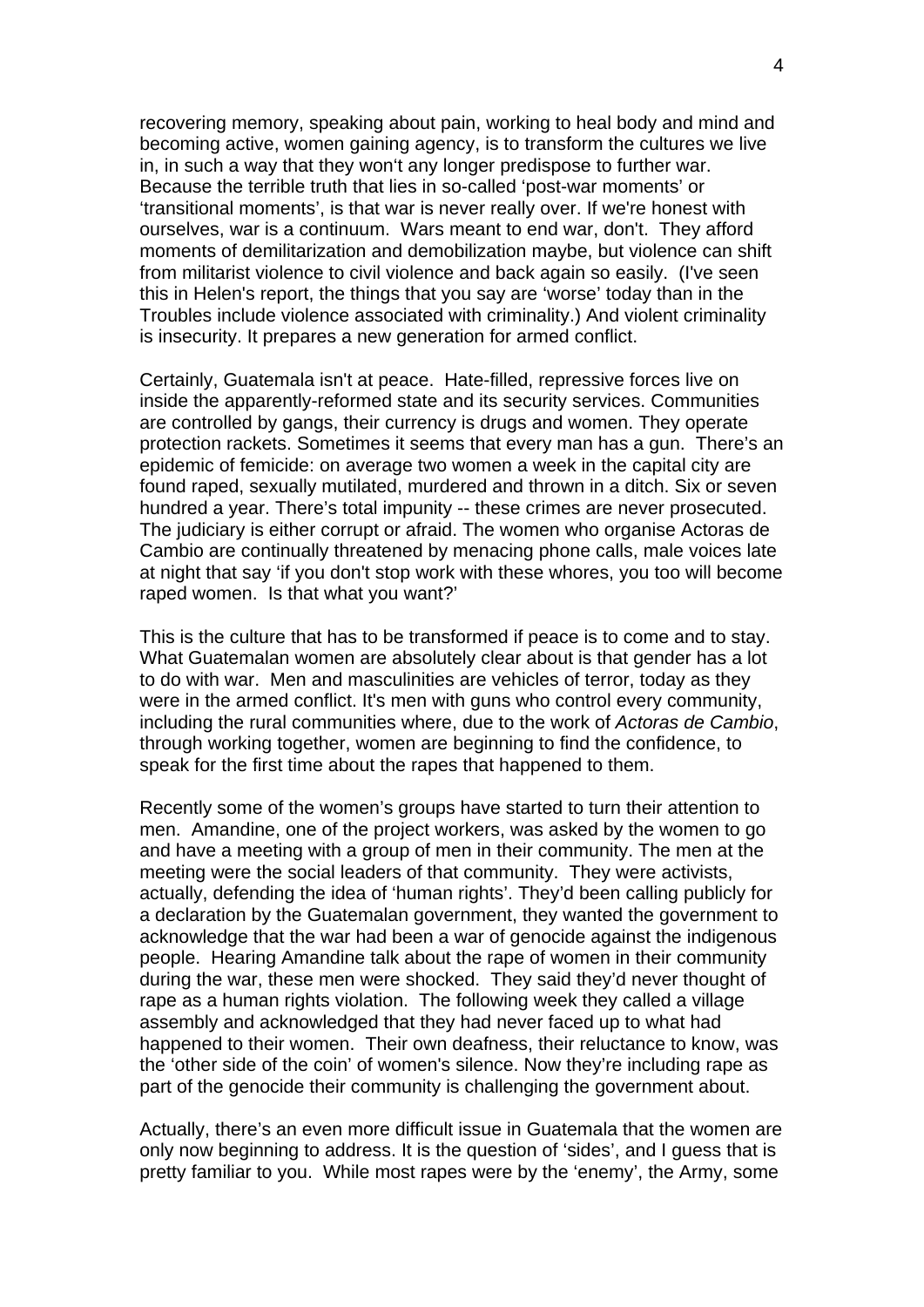women were raped by men of their own side. The guerrillas sometimes raped and abused women, they subjected female fighters and local women in the villages where they camped into forced liaisons. Some of the perpetrators of these rapes are still living in the villages where the women live today. Addressing this now, as you can imagine, raises terrible issues of guilt and responsibility.

## *2. Serbia*

These two words are very important in the thinking of the second group I want to talk about – Women in Black in Belgrade, Serbia. This Stasa Zajovic, their coordinator, (PHOTO). She often travels and gives talks. I'm pretty sure she's been to N.ireland, so some of you may know her.

Serbia was the dominant republic within the Federation of Yugoslavia, the one that started the destruction of the state through its leaders' ambition of domination and ethnic purity. This was in the late 80s. Some women here saw one thing clearly: this nationalist extremism, militarization and the resurgence of a politicised Orthodox Christian Church were very bad news for women. They were bringing back with them a deep old repressive patriarchy that hadn't been known in Yugoslavia for half a century: women were being pushed back to their traditional roles, to outbreed the 'enemy' (Muslims) and support their soldier-hero men. So throughout the war these women in Belgrade felt driven to declare themselves traitors to church and state, on all fronts. I remember an article by Stasa that she titled 'I am disloyal'. The women demonstrated publicly in the central square throughout the war, and still to this day, against nationalism, militarism and patriarchy.

But what's more relevant for you, is that I visited Belgrade a few years ago to attend a workshop they were running that brought together Serb women and Bosnian Muslim women (the ethnic groups the war had made each others' enemy). And I had a chance to see at first hand the work they'd been doing, since the war ended, to rebuild contact and trust between the two communities. It's been very, very careful and caring work. And here is an example of how their step by step work across extremely painful divisions has borne fruit. Do you remember the terrible massacre in Srebrenica in 1995 when Serb forces killed perhaps 10,000 Bosnian Muslims? Well now, so strong is the trust these women have in each other, they can go *together* on the anniversary to commemorate and mourn the massacre. That is - women of the victim group (Bosnian Muslim women) and women of the perpetrator group (Serb women in whose name the massacre was carried out) side by side. You, of all women, in Northern Ireland, can imagine what that means and what it took to get there!

So, clearly, Women In Black have had to do a lot of thinking about difference between guilt and responsibility. They are emphatically opposed to the idea of collective guilt. They don't blame 'them', the other. Nor do they accept guilt just for bearing a particular name – like being 'a Serb'. They say: there are actual criminals who are really guilty - guilty of war crimes, of murders and rapes – and we must work to see them brought to trial, prosecuted and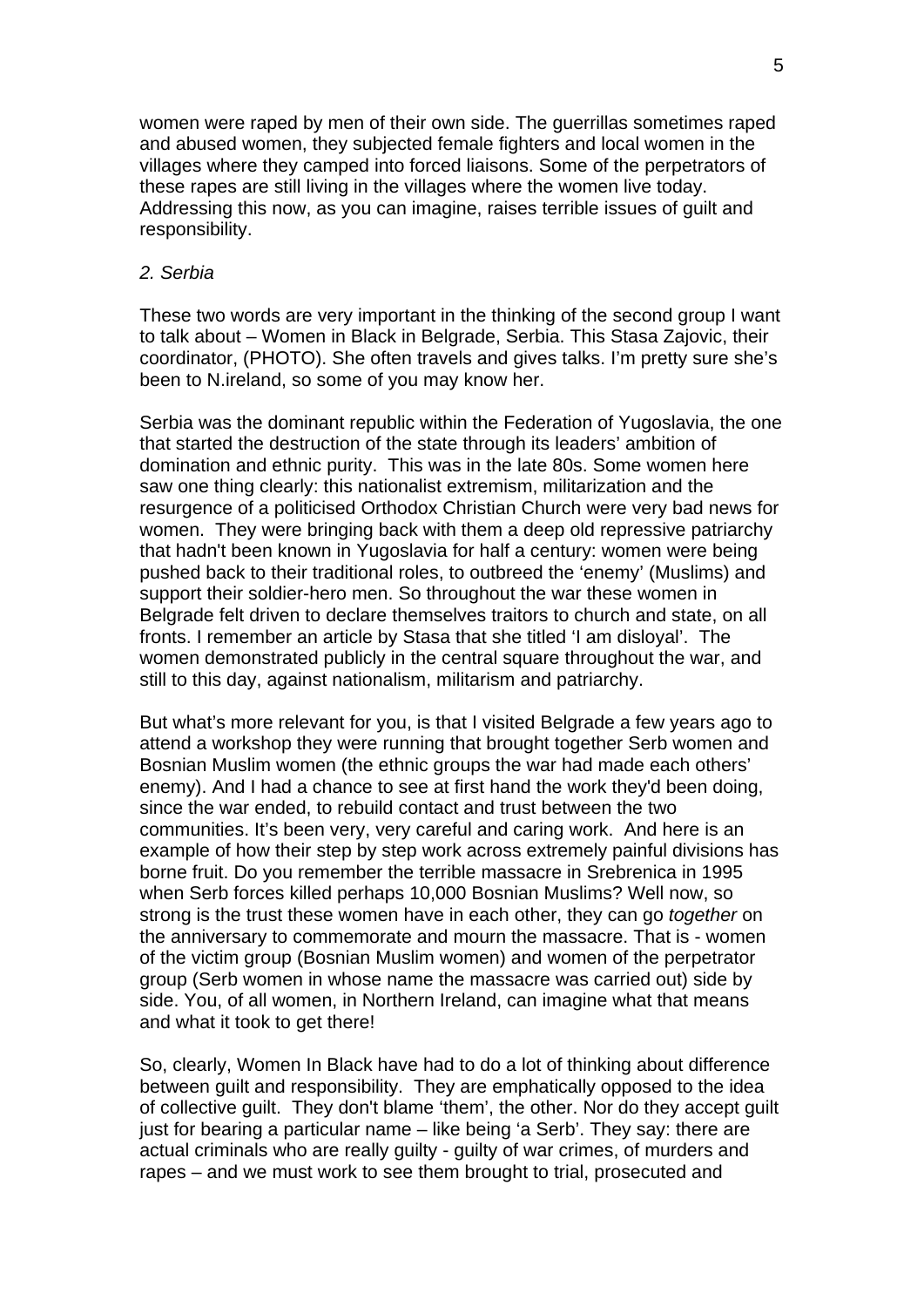punished. On the other hand, it's true that crimes were done 'in our name', so there's no avoiding that we have to question ourselves honestly. Ask ourselves, what did we do about it at the time? What are we going to do about it now? In other words we do have to take *responsibility* -- and somehow overcome our shame towards the 'other', the enemy other, and transform it into care. The Serbian women have for years now been trying to develop a political practice they call 'caring for self and for the other equally', as part of the transition to peace.

Given this, it's perhaps not surprising that a couple of months ago Stasa and other women invited Yolanda (from Guatemala) to come to Belgrade and run a three-day workshop on bodily and spiritual healing for women in their project, women struggling between responsibility and guilt in post-war Serbia. But these connections do still seem wonderful to me. For instance, how did I meet Yolanda? I met her because two or three years ago a friend in a women's cross-community project in Israel / Palestine spoke of her so warmly that I felt I must meet her. This is how the circles of feminist care and solidarity are working in the world. Within a little while, if you haven't already done so, someone in this room is going to carry the message of the work you're doing, and are going to be doing, to women in other war zones. Because the transition to peace is a global project, one that women are central to - and we're more and more connected.

## *3. Cyprus*

Women from Northern Ireland were involved in the foundation of the next women's group I want to talk about which is in Cyprus. Here's another unfinished armed conflict, and another group of women trying to effect a transition to peace. They're called *Hands Across The Divide*. There are certain similarities between the conflict and partition in Cyprus and the conflict and separation in Ireland. Cyprus was a British colony too. The Greekspeaking majority led the armed struggle for independence. The British government used the Turkish minority as policemen to control the insurgency. When independence was achieved in 1960 it wasn't long before violence broke out between the two ethnic groups, with the Greeks now dominating and driving Turkish Cypriots into enclaves. There was a fascist coup by Greek militarists in 1974. Immediately Turkey invaded, and drove Greek Cypriots south and staked a claim to the northern third of the island as a kind of Turkish Cypriot mini-state. A barbed wire partition line followed. It's been there ever since, patrolled by the United Nations. There was displacement and distress on both sides, a huge sense of grievance still remains. Recently, the Line's been opened at two or three 'checkpoints' so that people have more freedom to move and to meet each other again. But the politicians still won't sign up to a peace agreement.

How the Cypriot women's group came into existence was like this. In the year 2001, when the partition line was still completely closed, a Greek Cypriot woman and a Turkish Cypriot woman made contact with each other. They planned to ask the British Embassy in Nicosia to help them do an impossible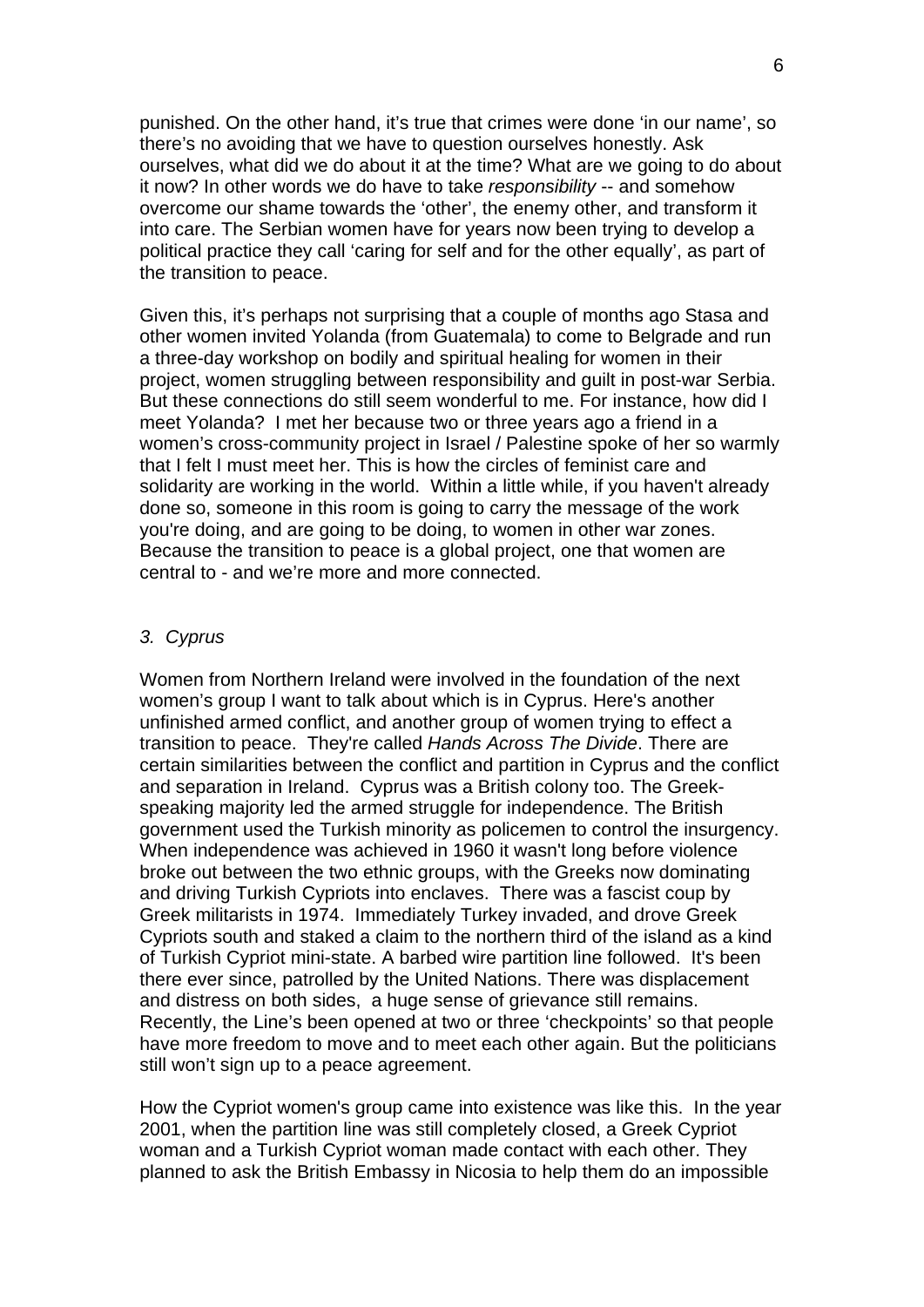thing - organize a two-day meeting for women, one day in the South followed by one day in the North, with half the participants going through the checkpoint to cross the Green Line each day so that everyone could attend all the conference. They asked me to facilitate the conference. We decided to invite some women from other countries to help us address the problems of negotiating political borders. Among them were Mamo McDonald of the Older Women's Network in Monaghan - and Una Walsh of the Mullaghbawn Community Centre in South Armagh, who's here today. Connections again! The Nicosia meeting was very successful and it led to the formation of this organisation called: Hands Across The Divide. I worked with them as a member and as a researcher for two years.

Well - in connection with coming here today, I was thinking about Hands Across The Divide, and what they might want to contribute to this meeting if they had the chance to be here. They too are trying to act together as women, to think gender, and make some contribution to the kind of reconnection between Turkish Cypriot and Greek Cypriot that might change minds in Cyprus and encourage the population, next time the opportunity comes around, to vote for a peace agreement. I was with them again for a couple of weeks this April and went along with them on a 'peace bus' trip, which is one of their current projects. We were a group of women, Turkish Cypriot and Greek Cypriot, travelling together by bus to three villages (on this occasion in the South, next time in the North) where we met local women and exchanged ideas and planted a small olive tree to symbolise our common hopes for peace.

Now, Hands Across The Divide has been extraordinary, in fact they're totally unique in Cyprus, as a women's group capable of taking joint action (Turkish and Greek Cypriot women together), if necessary on the street, towards a transition to peace. But, I know they would agree, if I say that their effectiveness has been less than it might have been if their circumstances had been different. The barrier of the Green Line meant they couldn't meet faceto-face as a group and communication between them was mainly by e-mail. They were never able to do what you here in this project have been able to do, in a way have had the luxury to do – that is, to meet often enough, and long enough, to share histories and heal some pain at the very beginning. The cost was that for quite a long while at the start they sometimes misunderstood each other, or didn't trust each other – they'd say 'you don't understand how it's been for us', 'you don't understand where we're coming from'. That's why projects like yours are so important.

But one way the group has been important is in giving cross-community support to the activism of some individual members. For instance, one of the founding members of the group, Sevgul Uludag (PHOTO) is an very brave and highly professional journalist, who works in a Turkish-language newspaper, *Yeniduzen*. She's been making an extraordinary contribution to the 'recovery of historical memory' on both sides of the Line, single-handed. She's been travelling around the North and the South of the island, finding and talking with, listening to, people who have missing relatives, individuals who 'disappeared' without trace during the armed conflict. Day by day in her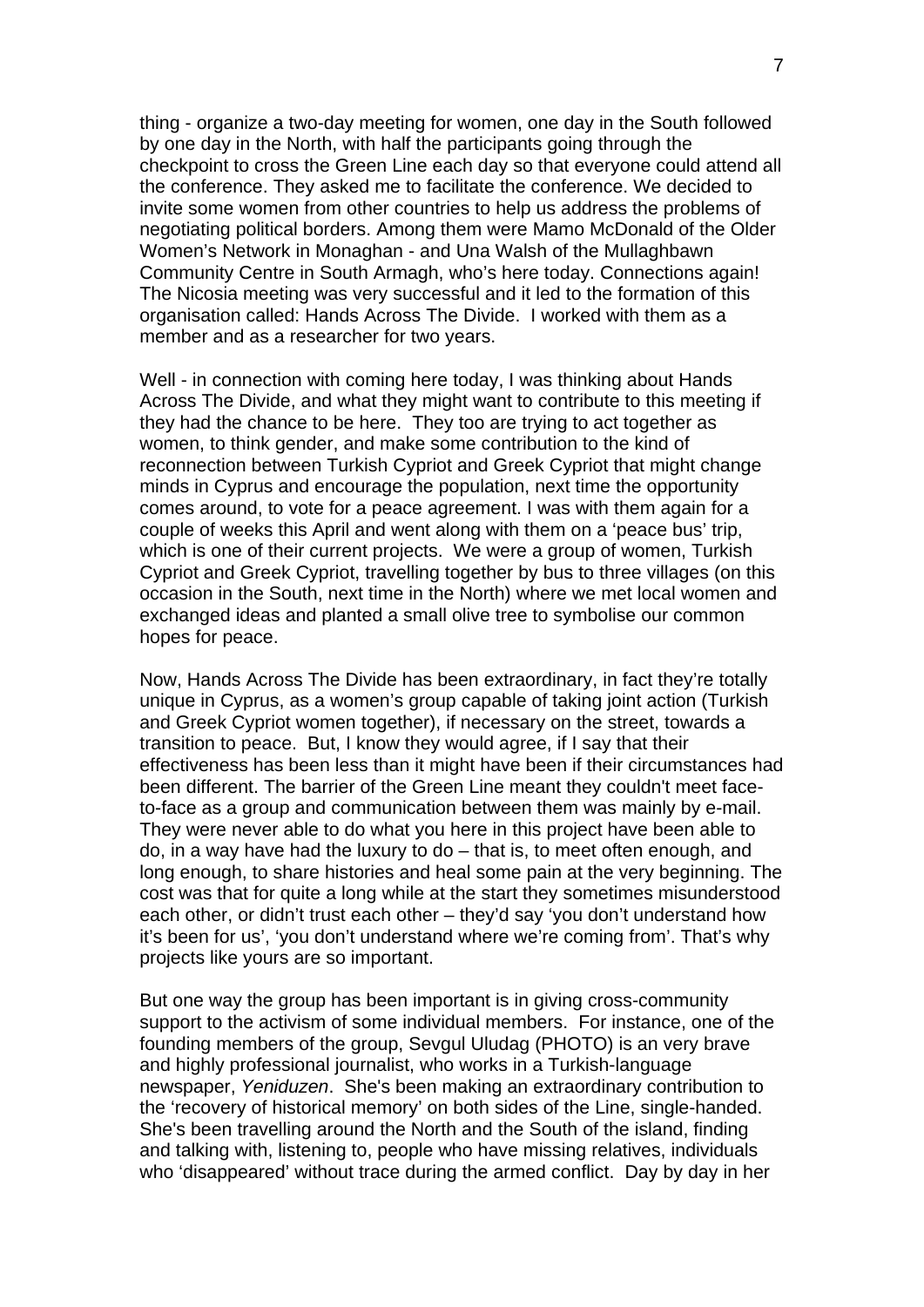newspaper column, which is also translated into Greek and published in the south, Sevgul is telling their stories. Where people know the perpetrators, she names them. Where people believe there are burial sites hiding war crimes, she's calling for them to be excavated. This is dangerous work. I worry for her safety, as I do for the women of *Actoras to Cambio* in Guatemala. And for Stasa and the women of Women in Black in Serbia. A recent election there showed that the extreme right, the nationalists who caused the war, are within a whisker of having a majority of voters in the country. Women's feminist politics isn't 'outside of' real politics. It's part of it. It isn't play, and it isn't seen by 'real politicians' as play. Men hit back. It's part of the war. Not many women have anything to gain from perpetuating armed conflict. But some men do. Women spoil their game.

Sevgul has gathered together some of the stories of the 'disappeared' into a book 'The Oysters With The Missing Pearls'. But, not just content with writing, she's taking the book around the island, organising small gatherings of readers in different towns and villages. Wherever she goes she tries to take with her, as speakers, one of the Greek Cypriot and one of the Turkish Cypriot, women with missing relatives, to encourage their audience to tell about their own experiences, and open up new possibilities for the truth to come out.

So here we are with guilt and responsibility again. Sevgul is saying, just as the Serbian and Bosnian women are saying, 'we don't believe in collective guilt', we believe in individual crimes and criminals. If we take responsibility for insisting on the naming and punishment of those who perpetrated crimes, and not only against us but also against others in our name, there is a chance that we, you and I, and our communities, can live together again.

Out of these years of research among women in war zones I've learned something about the causes of war. There are several motors of war, several forces that drive war along, that prevent peace from taking root. One is economics, obviously. Capitalism, gross disparities of wealth and poverty. We heard about that in Guatemala. Another cause of war is extremist ideas about ethnicity, national identity and religion manipulated by ambitious leaders - as in Serbia, and Cyprus. But there's another driving force, another motor of war that most people overlook. And it's visible in all these wars – it's *gender relations*. What goes on between men and women in our societies. It's not just by chance that all these groups meet as women, that they are feminist projects. They have no doubt at all that gender is connected with war. The way we live gender, as patriarchy, as a relation of inequality, and even of domination by one sex over the other, tends to shape men and masculinity in a particular way - as aggressive, combative, and misogynist. Disrespectful of women and the values of everyday life. But it's not just men. Women too are caught up in these patriarchal gender relations. Lots of women are activists for peace - but we're not natural peacemakers. Too often we bring up our children so that as adults they reproduce the entrenched patterns of the past. We defend our men whatever they do. And sometimes we ourselves join the war mongering, and even sometimes the carnage. I could tell you some horror stories about women, but I'm sure you have enough of your own.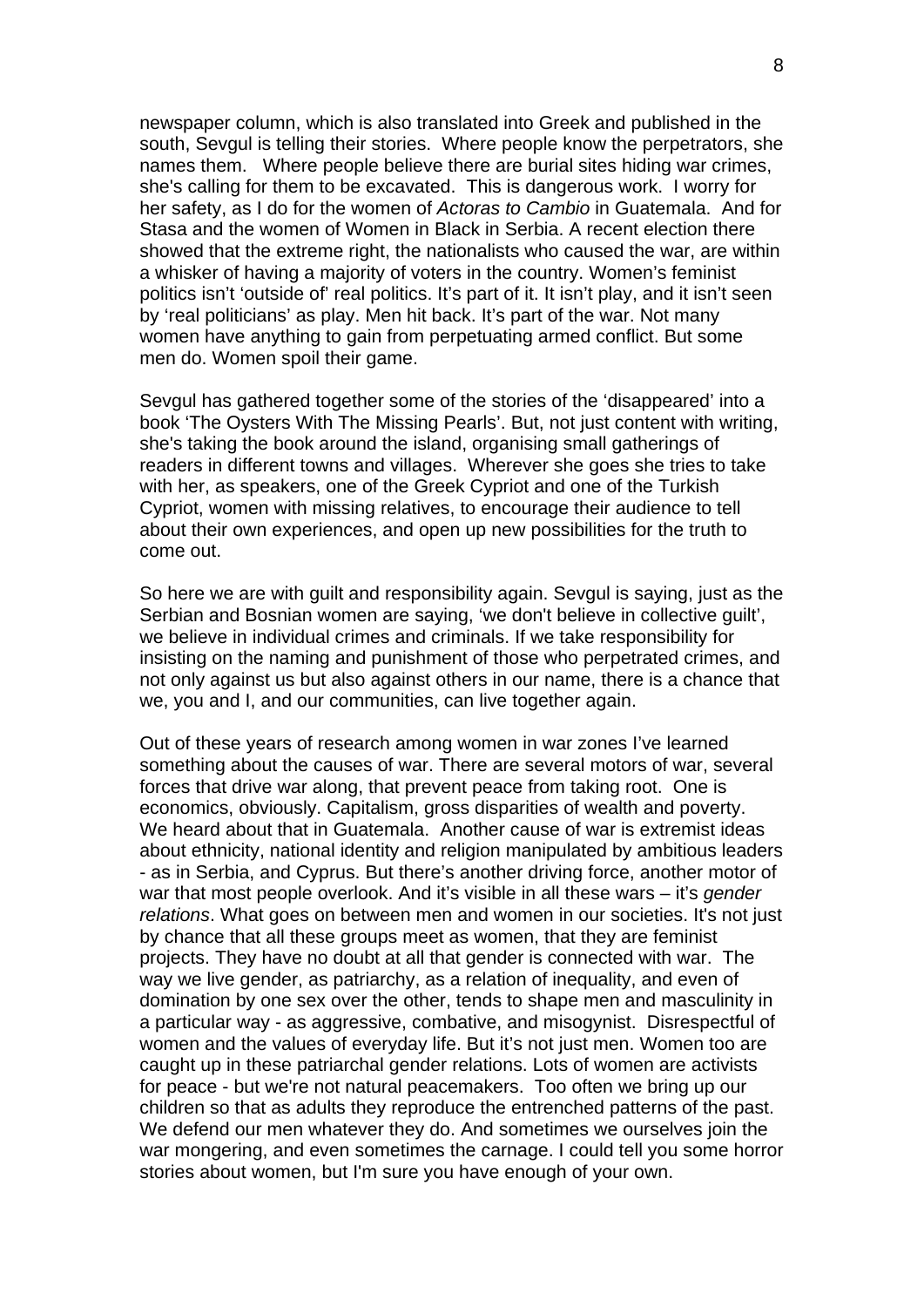Transforming the way we live gender, transforming our masculinities and femininities so that they don't any longer perpetuate violence between wars, so they don't any longer predispose our countries to war, this is part of the cultural transformation that Yolanda speaks about so longingly in Guatemala. It's what women in El Salvador, Brazil, the DR Congo and Liberia are trying to achieve when they struggle with men over the collection of guns, when they call for gun-free elections, and gun-free homes. A lot of them come up against men's anger for this.

It is very very difficult, isn't it, in time of war for women to separate themselves from 'men' (in quotes), even for a moment, long enough to step back and examine the gender problem, the problem of patriarchal culture and violence. Because there are actual men in our lives, the men *not* in quote marks, the real ones, our sons, our partners and our fathers and brothers. We love them and our main feeling is fear *for* them, not fear *of* them. At such times it's difficult to see how we can ever criticise some kinds of masculinity without seeming to condemn all men. We know and say that the patriarchal script is not carved in stone, and that some men evade it, or even re-write it. We know and say that men themselves suffer terribly from a system in which war is seen as a fulfilment of manhood – not the exploitation of it that it really is. Yet if we say masculinity, a certain kind of masculinity, is a problem, they think we must be 'man-haters'. But there does come a time, I think, when it's possible to recognize that gender, and particularly masculinity as we know it, is a factor in war.

A few years ago in Cyprus there were hopes of a peace agreement. They were discussing what was called the Annan Plan. The plan proposed to create quote 'a new state of affairs on the island'. The position of Hands Across The Divide at that moment was to say, great - look, what's intended in this peace plan is a transformed ethnic relationship. That's to say relations between Greek Cypriots and Turkish Cypriots are going to become *equal, respectful, communicative and non-violent.* We women want to put forward a thought never expressed by the teams of politicians negotiating peace (all of them men): couldn't we at this self-same moment, when change is in the air for ethnic relations, call for 'a new state of affairs' in gender relations too? Couldn't we expect that relations between women and men in a future Cyprus might also differ from the past, using these very same terms? Haven't we a right to expect that our relations as women and men are every bit as *equal, respectful, communicative and non-violent* as relations between Turkish and Greek Cypriots, hopefully, are going to be? The women came up with some good concrete examples of what kind of change in gender relations might go hand-in-hand with demilitarization and demobilization. At this moment they're gearing up to make this kind of intervention in a new peace process promised for this summer.

When I was with them recently I mentioned the important contribution women had made in Northern Ireland, after the Good Friday agreement. It was you women who, along with other organisations of civil society, made sure that the peace was spelt out using the word 'fair'. I told them how you wanted to be